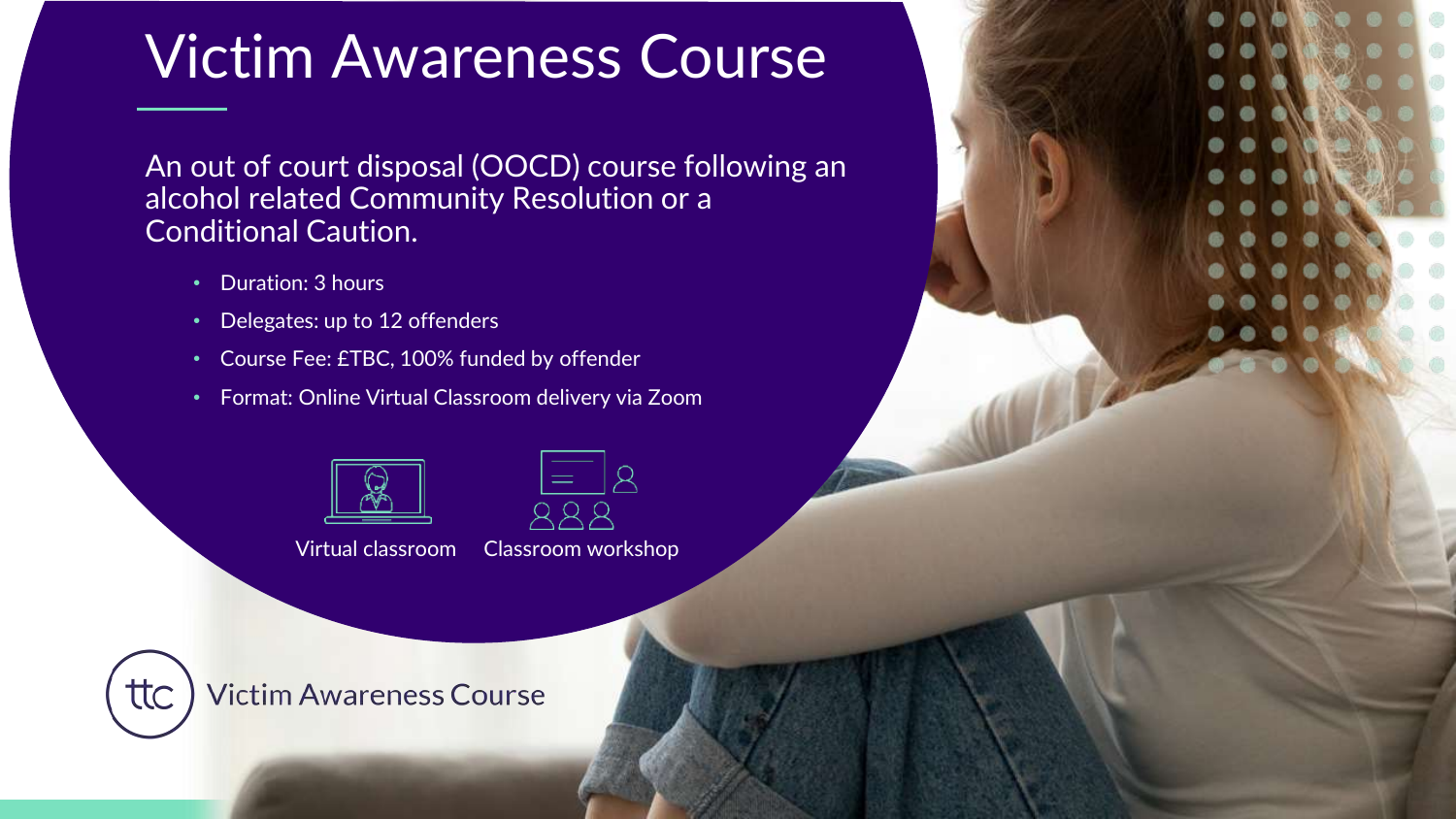## Course Eligibility

The Victim Awareness Course (VAC) is a rehabilitative course designed for low level offences to reduce reoffending through victim empathy, putting the victim at the heart of the system, and improving the offender's thinking skills. Victim Awareness is about understanding the impact of crime on a victim or potential victims. Rehabilitation in this context is about effecting positive change in offenders.

The offenders referred for the VAC course have received an out of court disposal order due to committing one of the following offences:

- Low-value theft
- Common assault
- Public order offences under section 4a and section 5 of the Public Order Act
- Low-value criminal damage



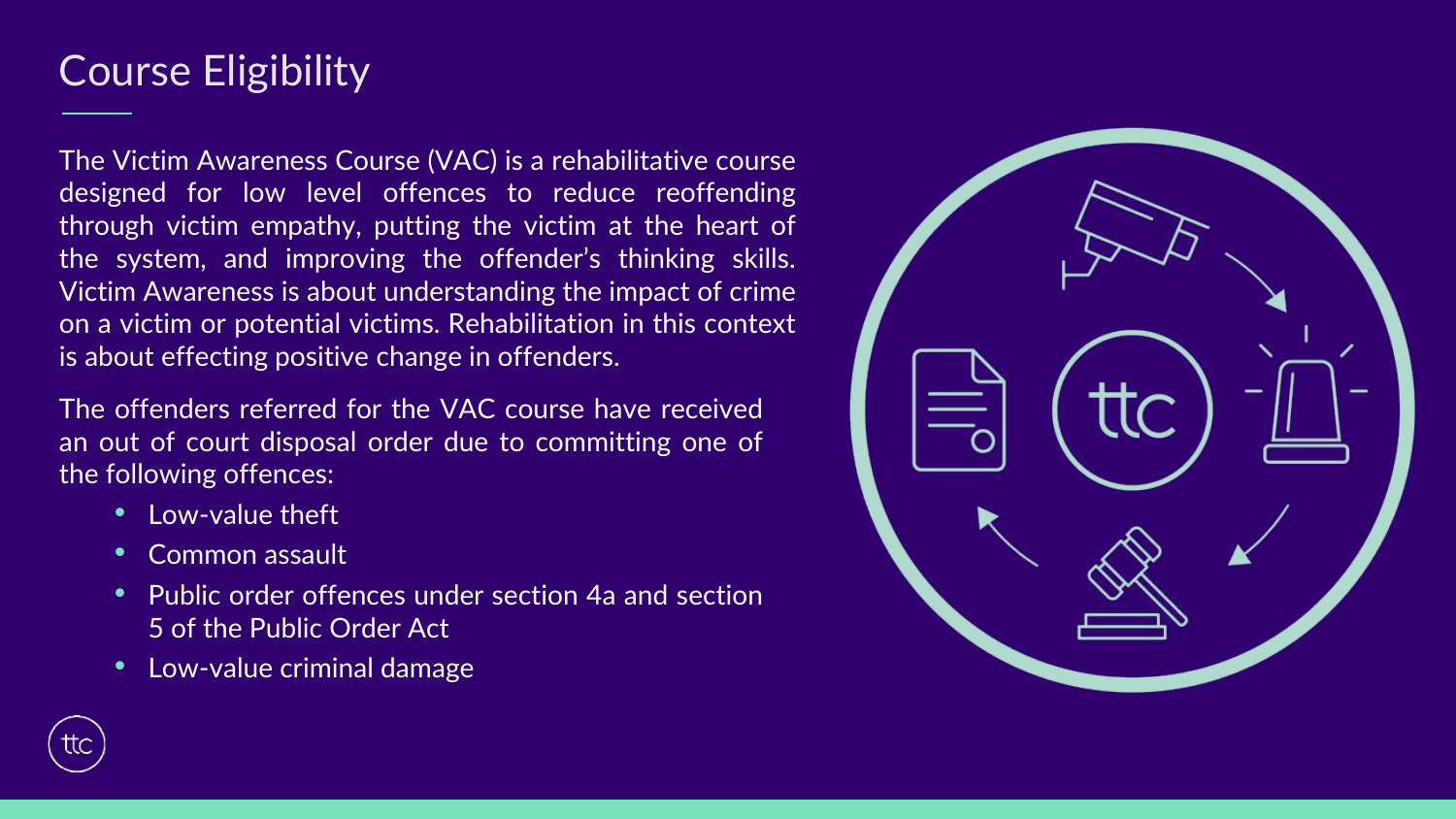## Delivery method

The course will be delivered as a Virtual Classroom using the Zoom.us online digital platform.

This enables the offenders to be actively involved in peer-to-peer discussions, as if they were in a traditional classroom setting, whilst remaining COVID-19 safe.

The session will be capped at a ratio of 12 offenders to 1 trainer.

Workshop classroom delivery is also available.



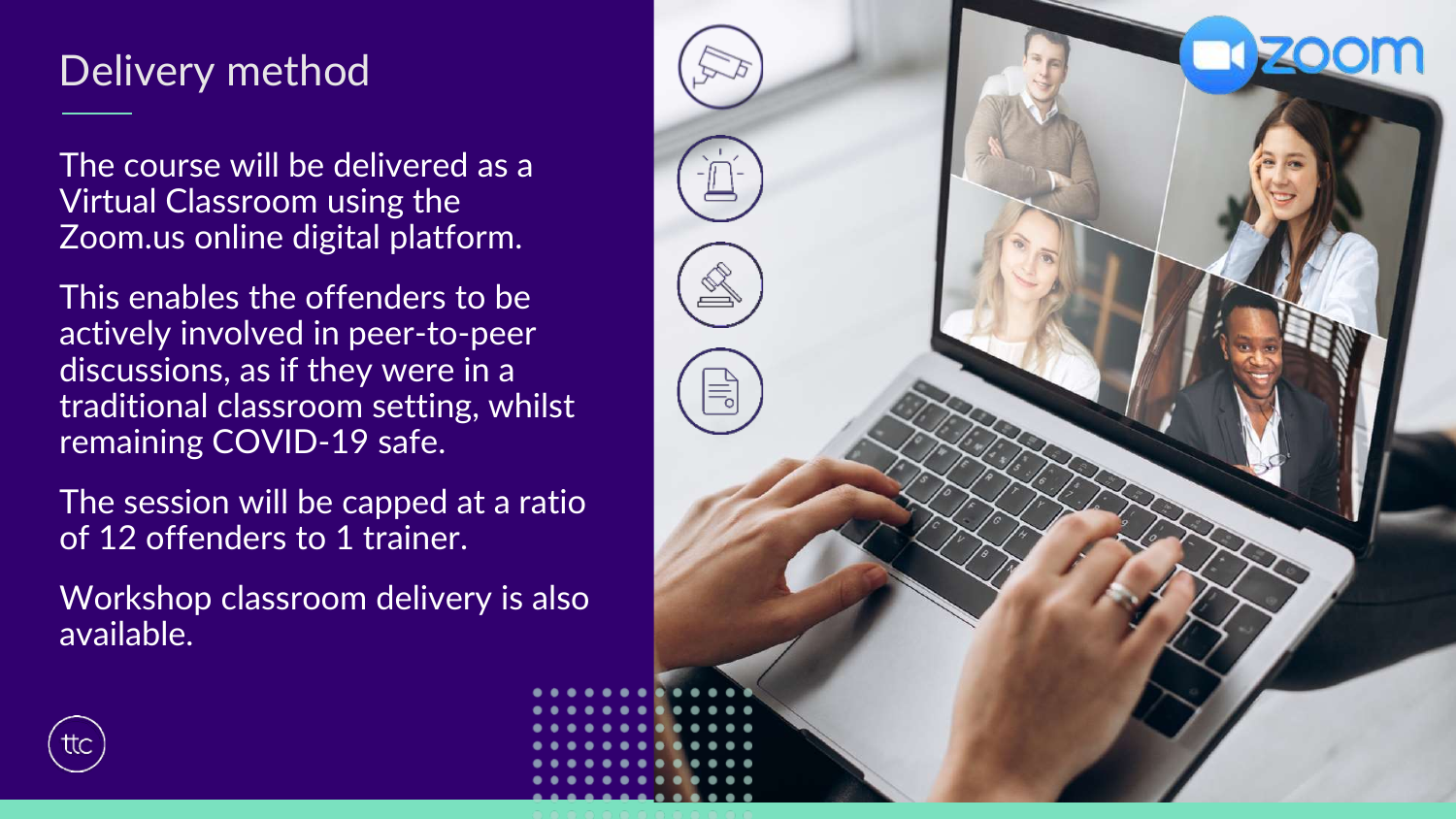## Course referral, booking, administration & Reporting



### **Stage 1 - Referral**

Offender identified as eligible for OOCD.

Police produce electronic referral, which is sent via CJSM or uploaded direct on to TTC system through personal secure log in.

Offender has 14-days to book their course, which must be attended and completed within 12 weeks of the OOCD.

### **Stage 2 - Booking**

Offender contacts TTC to book and pay for course online following leaflet guidance.

Alternatively, if no contact is made by offender within 7-days of OOCD issue, TTC contacts each referred offender to offer a course date.

Client pay in full or by instalments.

### **Stage 3 - Course**

Offender joins scheduled Virtual Classroom online, using the joining instructions supplied by TTC.

TTC Trainer records those offenders who:

- Successfully completed course
- Failed to attend course
- Failed to complete course

### **Stage 4 - Report**

TTC produce Management Information reports via CJSM, detailing:

- Successful completions
- Failed to book within OOCD date
- Failed to attend course
- Failed to complete course

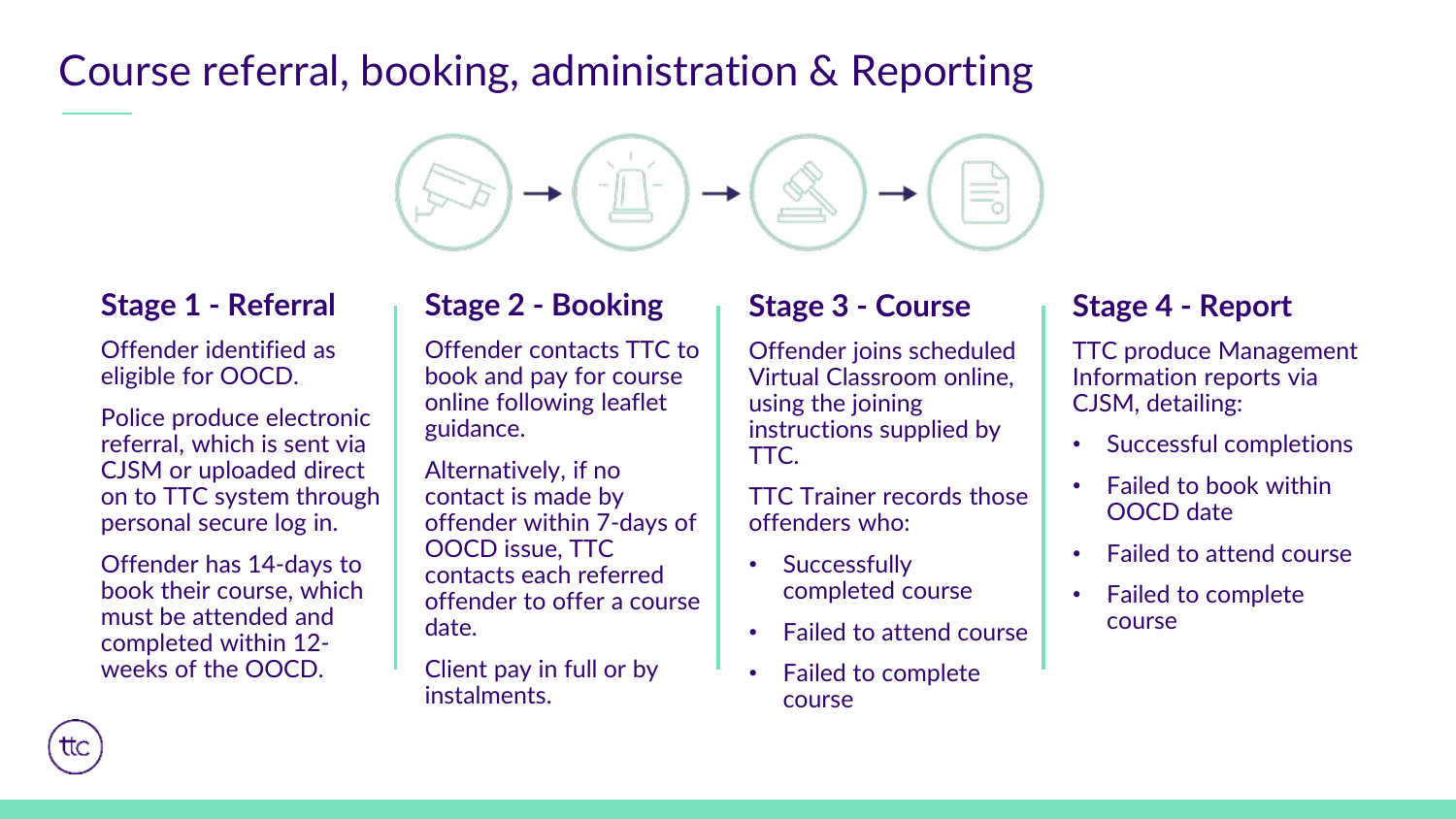## Key benefits to implementing TTC's Victim Awareness Course



Supports the NPCC two-tier national strategy



Improves attitudes and thinking towards low level offences, reducing re-offending rates



No financial cost to the PCC, funded solely by the course fee paid for by the offender



Victim Awareness Course referral supplied securely by either CJSM or direct upload



Simple to implement delivery model already in use by other forces



Electronic reports for completions and failed to attend



Reduced administration burden to police force, requiring CJSM or direct upload offender referral data transfer



Referral system significantly increases offender booking rate and overall effectiveness of scheme

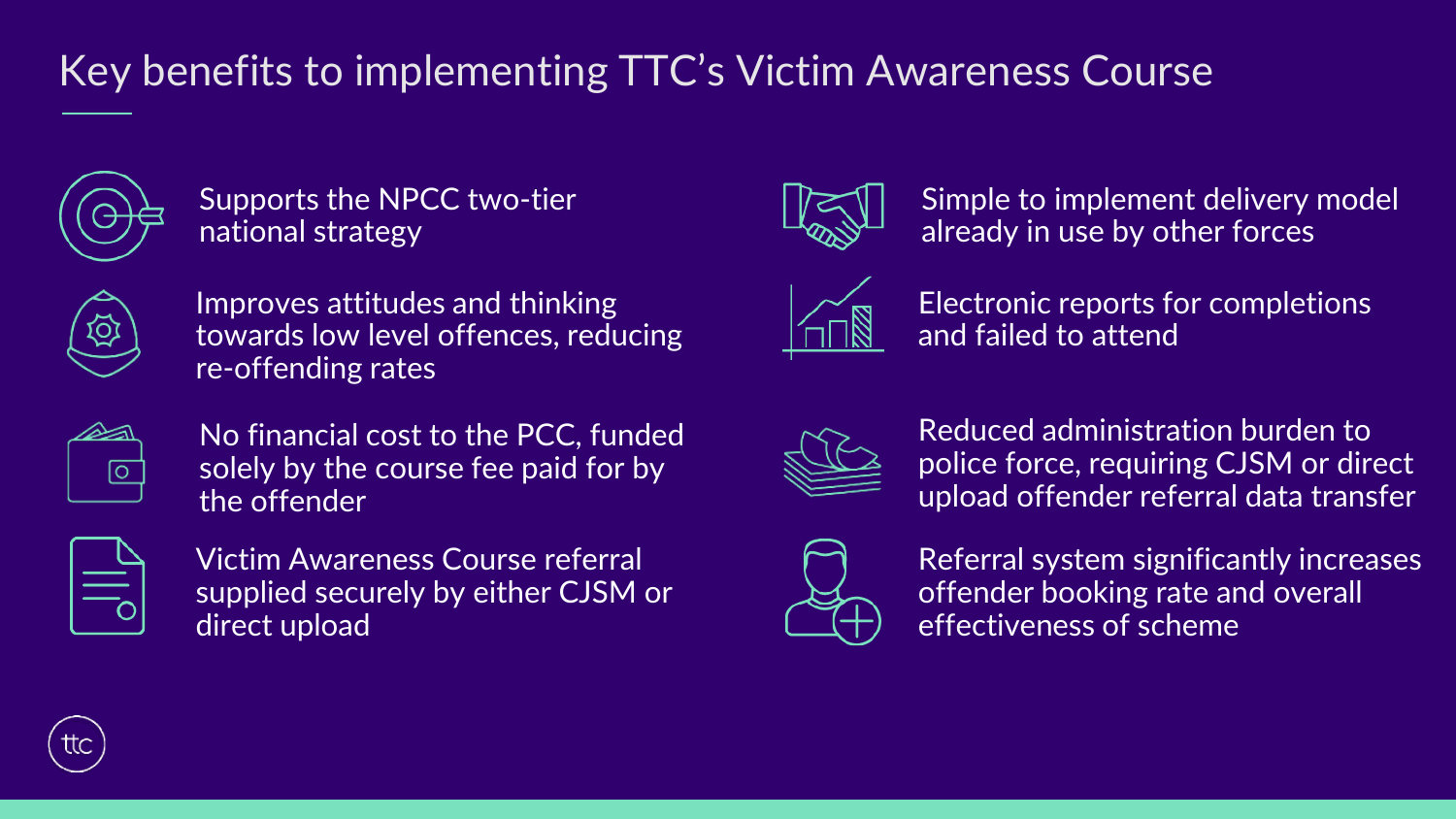### Victim Awareness Course Outline

The outline for this course is based upon evidence-based psychological literature of the theories used in behaviour change, in particular those theories used in offender behaviour change.

Structured as a behaviour change intervention, referred participants undergo a range of engaging activities, leading them through a process aimed at developing motivation to change, developing an intention to change and supporting goals and plans to enable change to happen.

#### **Module One: Consequences of Crime**

Considering four different case studies, each showing the different consequences that crime can have upon people's everyday lives.

#### **Module Two: The impact of crime on victims and the wider community**

Offenders are led through scenarios demonstrating how wide the effects of low-level crime can be felt by their victims and the wider community.

#### **Module Three: Personal responsibility**

#### With a greater understanding of the impact that crime has on victims, we consider the offender's personal responsibility to make fairer, better decision making, considering implications of each decision.

#### **Module Four: Making choices personal motivation to change**

Offenders identify personal motivation to change. Offenders are sign-posted to additional sources of help and support to maintain longterm behaviour change.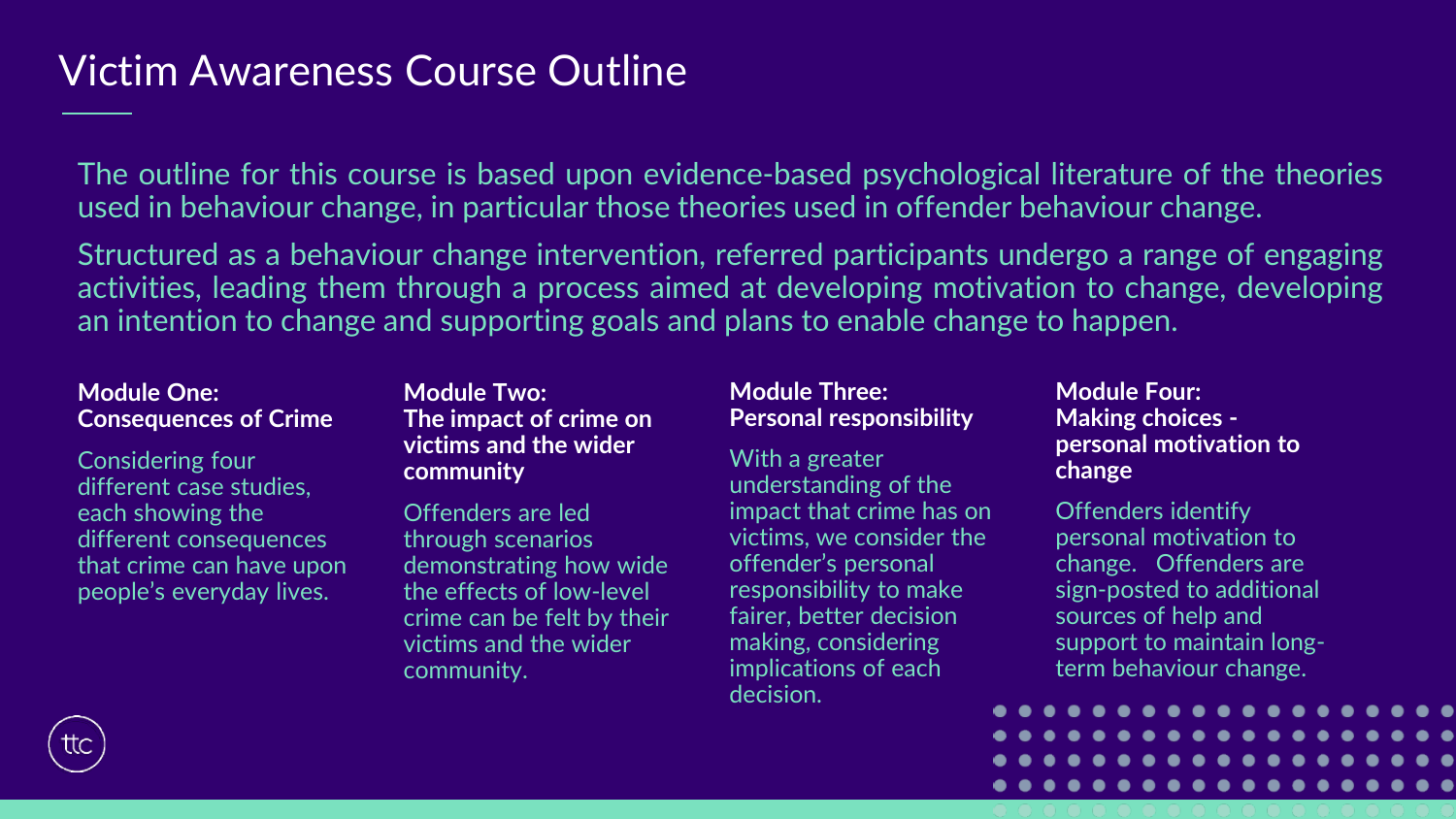## Action planning & behaviour change

#### THE SITUATION THAT WOULD PUT ME MOST AT RISK IS...

#### **I AM AT RISK BECAUSE...**

#### TO REDUCE THIS RISK, I WILL...

THIS MIGHT NOT HAPPEN BECAUSE...

TO OVERCOME THIS, I WILL...



**Victim Awareness Course**